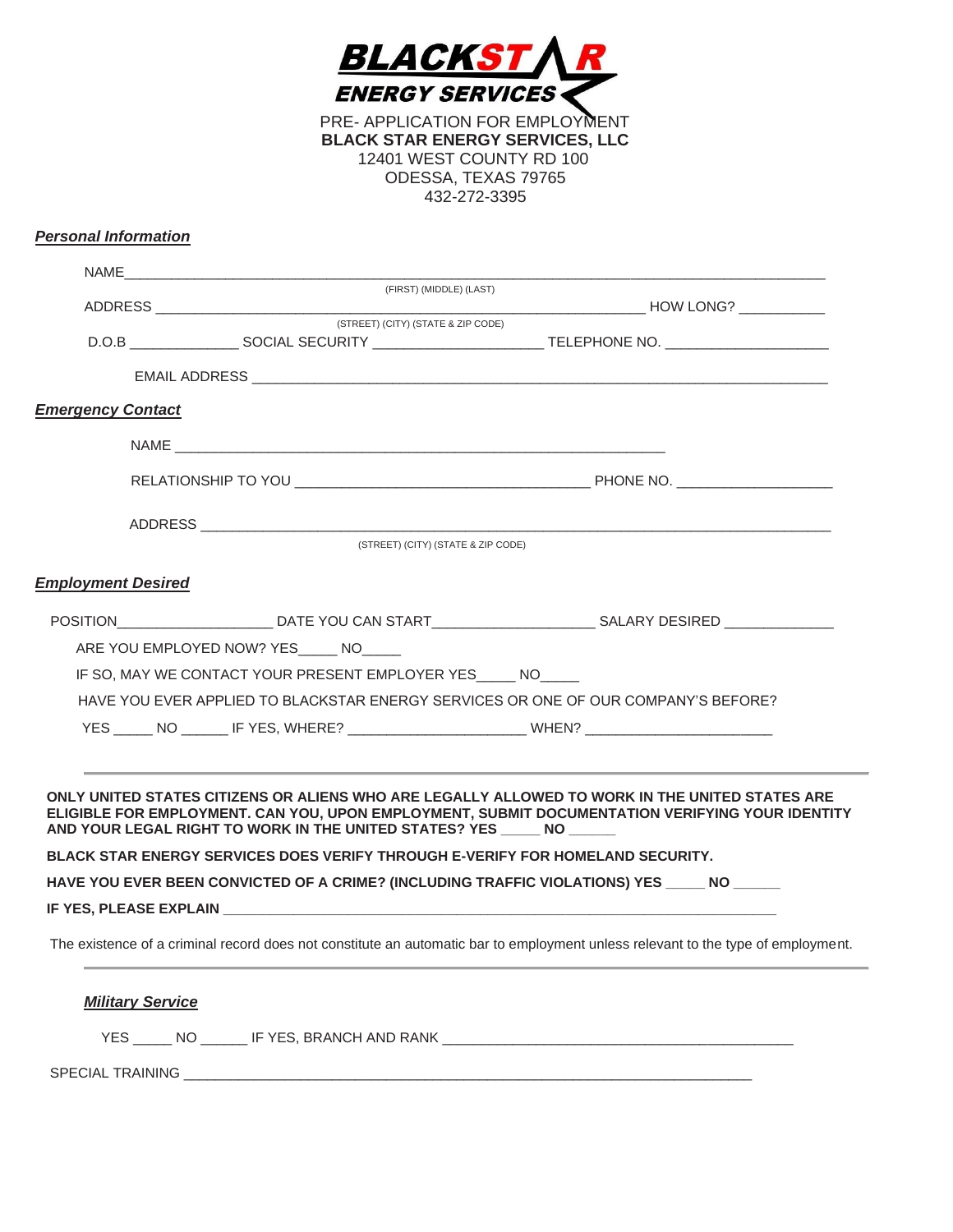## **Employment History**

| Starting Salary \$_________________________ Ending Salary \$______________________<br>May we contact your previous supervisor for a reference? Yes______ No ______<br>Address experiences and a series of the contract of the contract of the contract of the contract of the contract of the contract of the contract of the contract of the contract of the contract of the contract of the contra<br>Starting Salary \$_____________________ Ending Salary \$_________________<br>May we contact your previous supervisor for a reference? Yes______ No ______<br>Starting Salary \$_______________________ Ending Salary \$__________________ |  |
|---------------------------------------------------------------------------------------------------------------------------------------------------------------------------------------------------------------------------------------------------------------------------------------------------------------------------------------------------------------------------------------------------------------------------------------------------------------------------------------------------------------------------------------------------------------------------------------------------------------------------------------------------|--|
|                                                                                                                                                                                                                                                                                                                                                                                                                                                                                                                                                                                                                                                   |  |
|                                                                                                                                                                                                                                                                                                                                                                                                                                                                                                                                                                                                                                                   |  |
|                                                                                                                                                                                                                                                                                                                                                                                                                                                                                                                                                                                                                                                   |  |
|                                                                                                                                                                                                                                                                                                                                                                                                                                                                                                                                                                                                                                                   |  |
|                                                                                                                                                                                                                                                                                                                                                                                                                                                                                                                                                                                                                                                   |  |
|                                                                                                                                                                                                                                                                                                                                                                                                                                                                                                                                                                                                                                                   |  |
|                                                                                                                                                                                                                                                                                                                                                                                                                                                                                                                                                                                                                                                   |  |
|                                                                                                                                                                                                                                                                                                                                                                                                                                                                                                                                                                                                                                                   |  |
|                                                                                                                                                                                                                                                                                                                                                                                                                                                                                                                                                                                                                                                   |  |
|                                                                                                                                                                                                                                                                                                                                                                                                                                                                                                                                                                                                                                                   |  |
|                                                                                                                                                                                                                                                                                                                                                                                                                                                                                                                                                                                                                                                   |  |
|                                                                                                                                                                                                                                                                                                                                                                                                                                                                                                                                                                                                                                                   |  |
|                                                                                                                                                                                                                                                                                                                                                                                                                                                                                                                                                                                                                                                   |  |
|                                                                                                                                                                                                                                                                                                                                                                                                                                                                                                                                                                                                                                                   |  |
|                                                                                                                                                                                                                                                                                                                                                                                                                                                                                                                                                                                                                                                   |  |
|                                                                                                                                                                                                                                                                                                                                                                                                                                                                                                                                                                                                                                                   |  |
|                                                                                                                                                                                                                                                                                                                                                                                                                                                                                                                                                                                                                                                   |  |
|                                                                                                                                                                                                                                                                                                                                                                                                                                                                                                                                                                                                                                                   |  |
|                                                                                                                                                                                                                                                                                                                                                                                                                                                                                                                                                                                                                                                   |  |
| May we contact your previous supervisor for a reference? Yes______ No ______                                                                                                                                                                                                                                                                                                                                                                                                                                                                                                                                                                      |  |